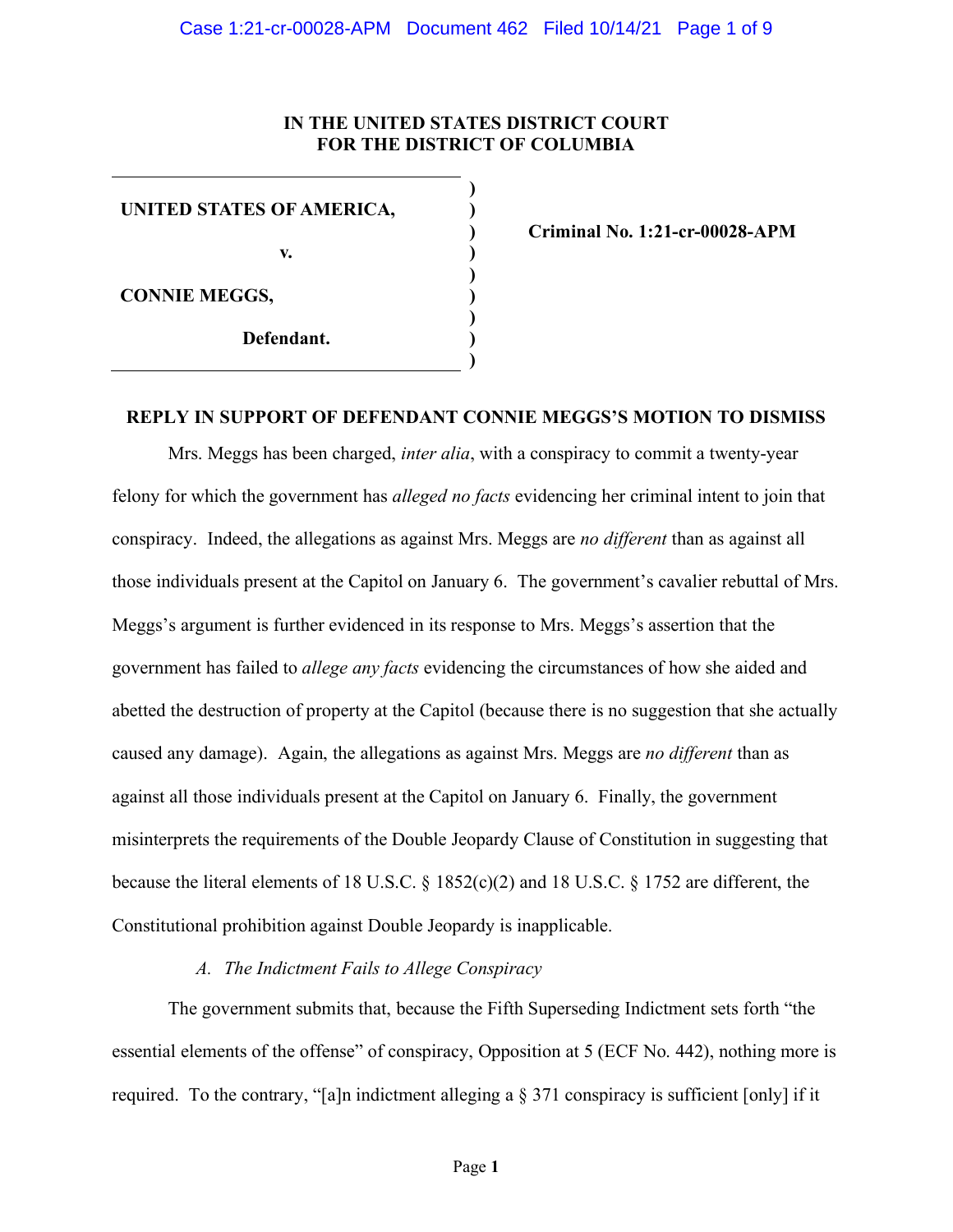#### Case 1:21-cr-00028-APM Document 462 Filed 10/14/21 Page 2 of 9

describes the essential nature of the conspiratorial *agreement*." *United States v. Tajideen*, 319 F. Supp. 3d 445, 462 (D.D.C. 2018) (emphasis added). As the government acknowledges in its own reliance on *Tajideen*, this Court upheld the underlying indictment *only* because it "*alleged an agreement to commit an unlawful act*, the objects of the conspiracy, and the means by which the conspiracy was carried out." Opposition at 5 (ECF No. 443) (emphasis added). Here, the government *fails to allege* any facts purporting to support an agreement by Mrs. Meggs's to do anything and certainly, nothing distinguishing her from the thousands gathered at the Capitol on January 6.

Similarly, the government fails to address Mrs. Meggs's argument that the fifth superseding indictment fails to allege corrupt intent and its charge under 18 U.S.C. § 1512(c)(2) is thus unconstitutional as applied. The government writes, in a footnote, that it "addressed [Mrs. Meggs's] argument in its original omnibus opposition and supplement." Opposition at 6 n.2 (ECF No. 443). However, in its omnibus opposition, the government merely blanketly asserted that the defendants' actions constituted an "unlawful and violent invasion of the Capitol and its grounds and interfere[d] with federal law enforcement deployed to protect the Capitol and its occupants on January 6." Omnibus Opposition at 22 (ECF No. 313). And the government's supplement fails to address the argument at all. Supp. Brief (ECF No. 437).

By way of summary, as against Connie Meggs, the government alleges:

- "Planning an operation to "interfere" with the Certification of the Electoral College vote on January 6, 2021 (the January 6 operation)," but "to interfere" lacks the requisite specificity to constitute "corruptly obstructing, influencing and impeding . .  $\lbrack$ :]"
- Attending or scheduling trainings to teach and learn paramilitary combat tactics in advance of the January 6 operation, but training and learning defensive combat tactics is neither per se illegal nor wrong, and again lacks the requisite specificity to constitute "corruptly obstructing, influencing and impeding an official proceeding…[;]" and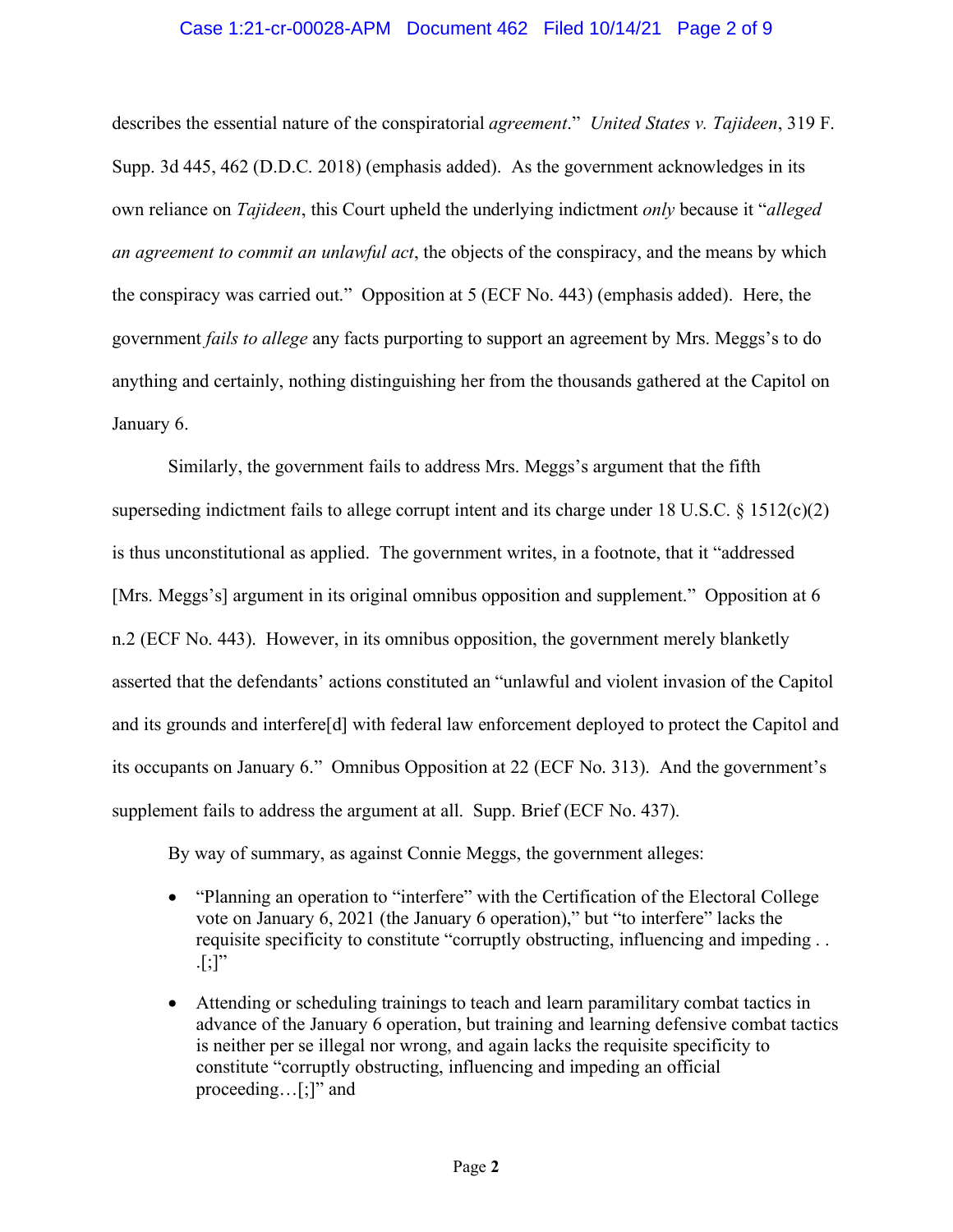• Using websites, social media, text messaging, and messaging applications to recruit other individuals to travel to Washington, D.C., to support the January 6 operation; or Coordinating in advance with others, including members of the Oath Keepers from other regions, and joining forces with these individuals and groups to further the January 6 operation; or Traveling to Washington, D.C., for the January 6 operation, all of which lack the requisite specificity to constitute "corruptly obstructing, influencing and impeding an official proceeding . . ."

Finally, as applied, the government's indictment directly contravenes the First Amendment in so much as it criminalizes a call to "stand tall" in support of a presidential campaign's political fight. Fifth Superseding Indictment ¶ 12 (ECF No. 328). *See Texas v. Johnson*, 491 U.S. 397, 406-07 (1989) ("'A law *directed* at the communicative nature of conduct must, like a law directed at speech itself, be justified by the substantial showing of need that the First Amendment requires.' It is, in short, not simply the verbal or nonverbal nature of the expression, but the governmental interest at stake, that helps to determine whether a restriction on that expression is valid." (quoting *Community for Creative Non-Violence v. Watt*, 703 F.2d 586, 622-23 (Scalia, J., dissenting) (emphasis original), rev'd sub nom. *Clark v. Community for Creative Non-Violence*, 468 U.S. 288 (1984)). *See also Reno v. ACLU*, 521 U.S. 844, 870-71 (1997) ("In addition to the opprobrium and stigma of a criminal conviction, [a criminal statute regulating speech] may well cause speakers to remain silent rather than communicate even arguably unlawful words, ideas, and images. As a practical matter, this increased deterrent effect, coupled with the 'risk of discriminatory enforcement' of vague regulations, poses greater First Amendment concerns than those implicated by . . . civil regulation . . . .").<sup>1</sup>

 $<sup>1</sup>$  The requisite need for particularity when the First Amendment is implicated is illustrated through past examples.</sup> For example, members of the peace activist group Code Pink infamously interrupted Secretary of State John Kerry's remarks before Congress in 2014, Daniel Nasaw, Why Protestors Code Pink Stay out of Jail, BBC (Sep. 19, 2014), *available at* https://www.bbc.com/news/magazine-29280937, or when naked protestors surrounded then-Speaker John Boehner's office in 2012, Sahil Kapur, Nude Protesters Arrested After Storming Speaker Boehner's Office, By Sahil Kapur, Talking Points Memo, Talking Points Memo (Nov. 27, 2012), *available at* https://talkingpointsmemo.com/dc/nude-protesters-arrested-after-storming-speaker-boehner-s-office, a Constitutional First Amendment challenge was avoided by prosecutors exercising their discretion not to pursue charges.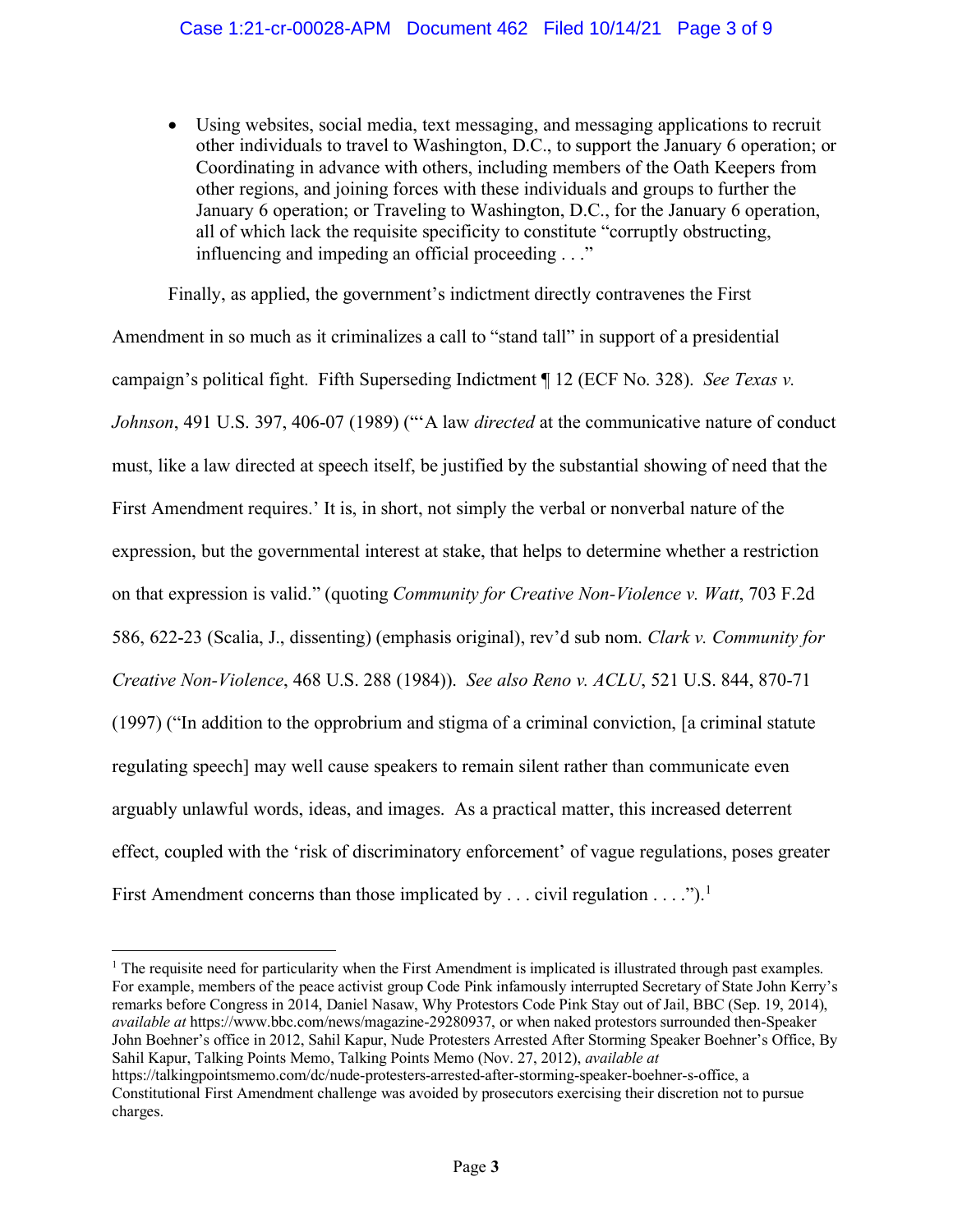*B. The Indictment Fails to Allege Mrs. Meggs's Destruction of Property*

The government fails to *allege facts* evidencing the circumstances of how she aided and abetted the destruction of property at the Capitol Building (because there is no allegation that she actually destroyed property). *See Nye & Nissan v. United States*, 336 U.S. 613, 619 (1949). The government responds by merely asserting that the Court addressed this argument in its September 14 Opinion (ECF No. 415). In its Opinion, the Court found:

The D.C. Circuit has emphasized that 'by using the statutory language and specifying the time and place of the offense,' an indictment usually gives "the defendant fair notice of the charge against which he would need to defend himself, and also enable<sup>[5]</sup> him to protect himself against future prosecution of the same offense.' [The defendants] have failed to demonstrate that [they] are entitled to more than an identification of the statutory language [they] are charged with violating and a description of the time and place of [their] offense.

Opinion at 6 (ECF No. 415) (quoting *United States v. Williamson*, 903 F.2d 124, 130 (D.C. Cir.

2018)). Neither the Court nor the government, however, address Mrs. Meggs's contention that the government has failed to allege how Mrs. Meggs furthered any destruction of property other than by allegedly being present at the Capitol Building. *See United States v. Lumpkin*, 448 F.2d 1085, 1090 (D.C. Cir. 1971) ("What is required is evidence that the accused knowingly associated himself in some way with the criminal venture, that [she] participate in it as in something that [she] wishes to bring about and that [she] seek by his action to make it succeed."). The government cannot merely allege that by being present with a group of others, Mrs. Meggs is culpable for the their conduct.

Specifically, the reaction of the Capitol Police in response to Code Pink's protest is noteworthy: "But in Washington, the Capitol complex and committee hearings are by law and democratic tradition open to the public unless secret intelligence matters are being discussed. The police who guard the Capitol complex will not ban serial disrupters from the premises unless a judge deems extraordinary circumstances warrant it. 'The US Capitol Police respects and protects the right of people to peaceably assemble and exercise their rights under the First Amendment' to the US constitution, spokeswoman Lt Kimberly Schneider said in a statement. 'We balance providing security with maintaining a safe and open campus that is accessible to the general public.'" Nasaw, *supra*.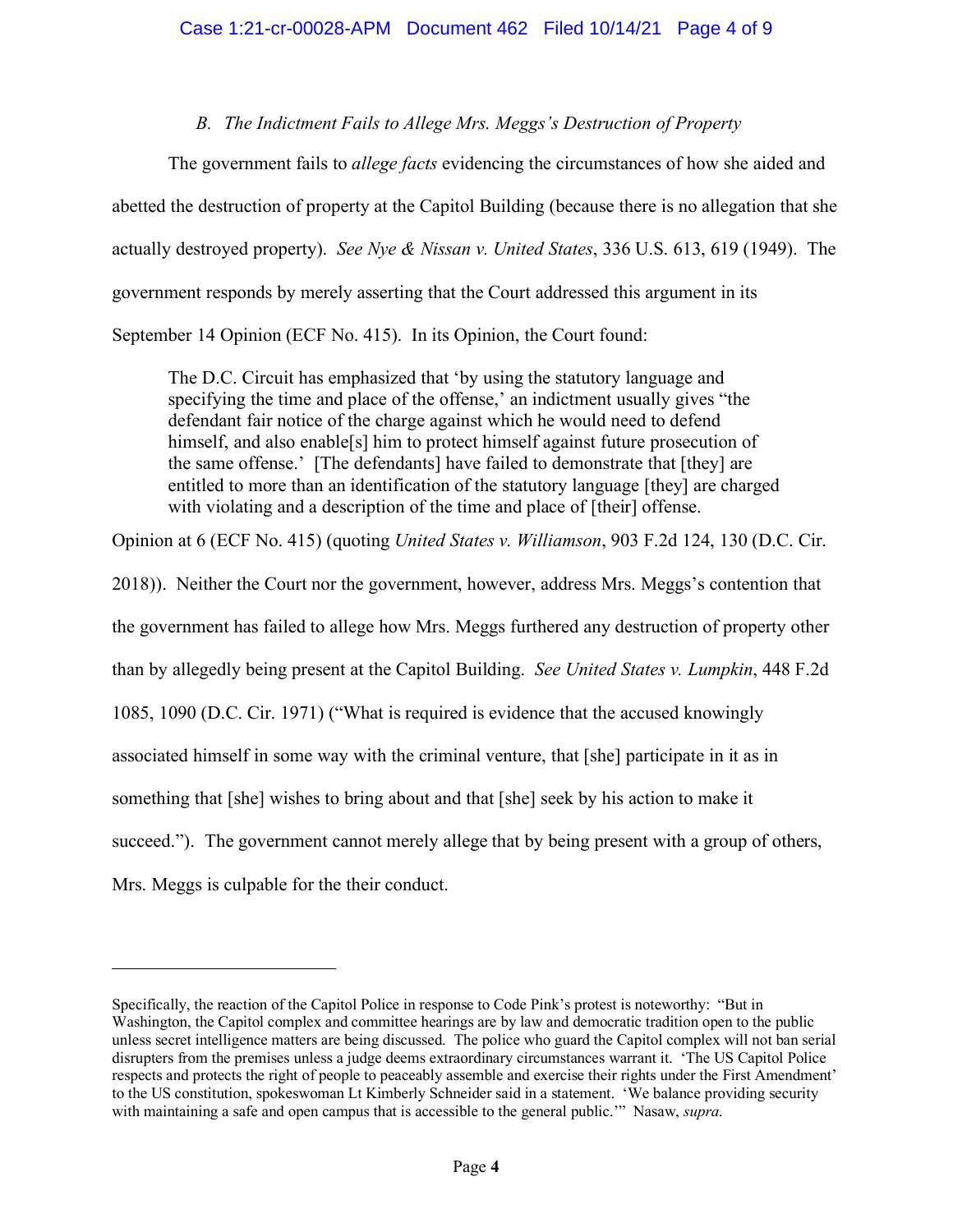#### *C. The Government Has Incorrectly Applied* Blockburger

The Government alleges that because 18 U.S.C.  $\frac{1512(c)(2)}{2}$  and 18 U.S.C.  $\frac{1752(a)}{2}$ contain literally different elements, Opposition at 11 (ECF No. 443), it is irrelevant that the facts alleged to satisfy those elements are the same. This assertion misinterprets applicable law.

As iterated in Mrs. Meggs' Motion to Dismiss, where one act or transaction violates multiple statutory provisions, the applicable test to determine whether the Double Jeopardy clause has been violated is whether each provision requires proof of a fact which the other does not." *Blockburger v. United States*, 284 U.S. 299, 304 (1932). Under this test, "unless each statute requires *proof of an additional fact* which the other does not, the Double Jeopardy clause prohibits successive prosecutions." *Brown v. Ohio*, 432 U.S. 161, 166 (1977) (emphasis added). Furthermore, while on the face of an indictment the same statutory violation may not be alleged twice, "[i]t has been long understood that separate statutory crimes need not be identical – either in constituent elements or in actual proof – in order to be the same within the meaning of the constitutional prohibition." *Id*. at 164. Here, in violation of the Double Jeopardy Clause, the government charges Mrs. Meggs with two statutes requiring proof of no facts that are unique as to each other.

The authority cited by the government is not inapposite. In *Albernaz v. United States*, 450 U.S. 333 (1981), the Supreme Court held that, "[i]t is well settled that a single transaction can give rise to distinct offenses under separate statutes without violating the Double Jeopardy clause." *Id.* at 345 n. 3. In *Albernaz*, however, the defendants were charged with conspiracy to import marijuana and conspiracy to distribute marijuana, which required proof of two different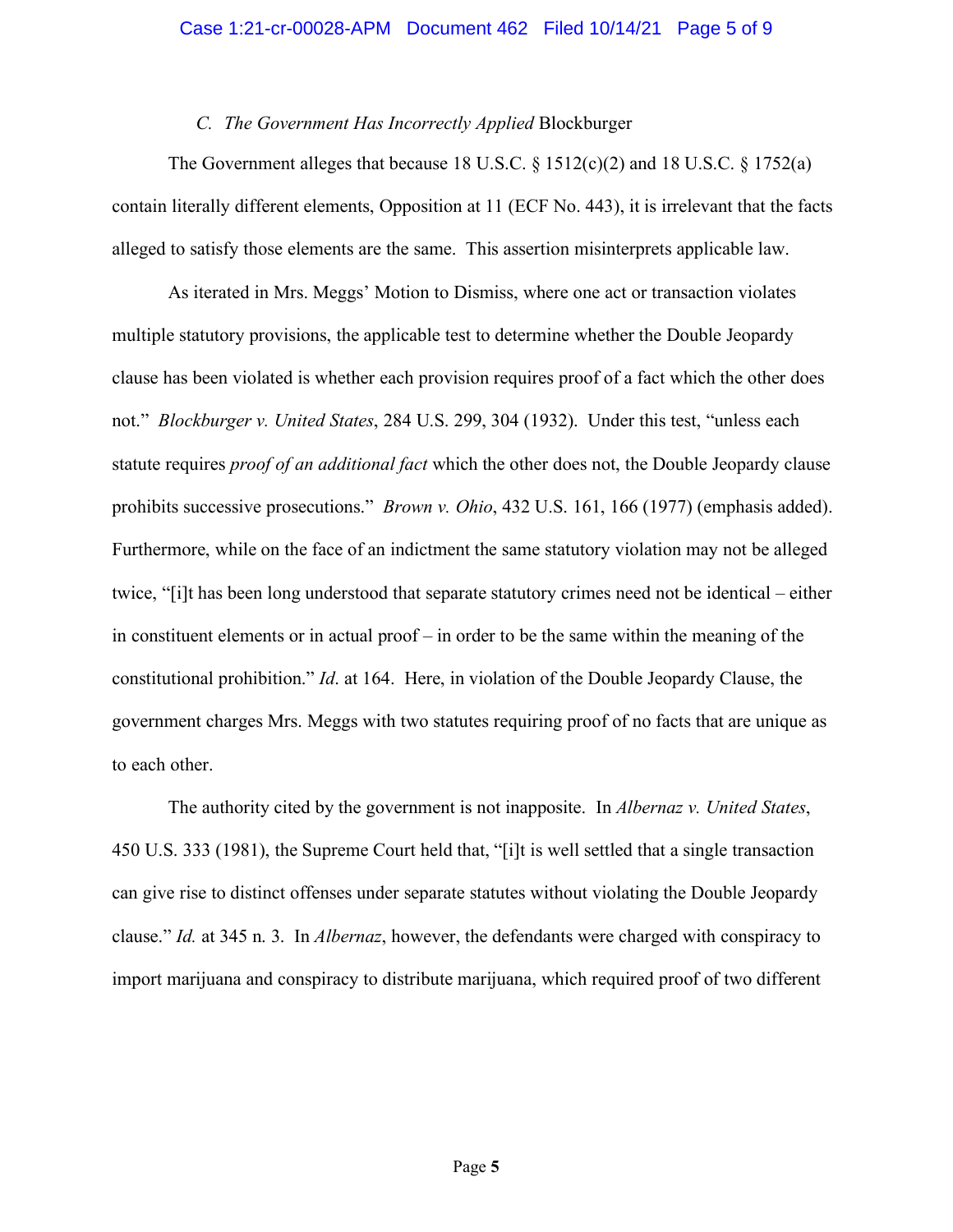#### Case 1:21-cr-00028-APM Document 462 Filed 10/14/21 Page 6 of 9

ends of the proscribed object of the conspiracy. Albernaz, 450 U.S.at 339.<sup>2</sup> Neither § 1852(c)(2) nor § 1752 require proof of a unique fact as to each other.

*Ianelli v. United States*, 420 U.S. 770 (1975), is similarly distinguishable in that there, the Supreme Court held that charging one with a conspiracy to commit an offense as well as the underlying offense does not violate the Double Jeopardy clause. *Id.* at 785 n.17. Put simply, conspiracy to commit an offense requires proof of a criminal agreement, whereas the underlying offense does not. Of note, Mrs. Meggs does not challenge the governments indictment to the extent it charges her with conspiracy to violate 18 U.S.C.  $\S 1512(c)(2)$  as well as a separate violation of § 1512(c)(2). Nonetheless, *Ianelli*, does not permit the government to charge Mrs. Meggs with two offenses not requiring proof of a fact unique as to each other.

As alleged by the government, obstruction of an official proceeding under 18 U.S.C. § 1512, requires that a defendant "corruptly . . . obstruct[], influence[], or impede[] any official proceeding." Here, the government has alleged that by entering the Capitol grounds as well as the Capitol, Mrs. Meggs obstructed an official proceeding. As alleged by the government, entering or remaining in restricted grounds, under 18 U.S.C. § 1752, requires that a defendant, "knowingly enter[] or remain[] in any restricted building or grounds without lawful authority to do so." Once again, the government has alleged that by entering the Capitol grounds as well as the Capitol, Mrs. Meggs entered and/or remained on restricted grounds. As applied here then, the government's charging of  $\S 1512(c)(2)$  and  $\S 1752$  does not require proof of any fact unique to either respective offense.

<sup>2</sup> Nor is the government's reliance on the Fourth Circuit's opinion in *United States v. Allen*, 13 F. 3d 105 (4th Cir. 1993), persuasive. In holding that convictions under 18 U.S.C. § 287, for making a false claim against the government, and under 18 U.S.C. § 1001, for making a false statement to a government official, despite a single statement forming the basis of the charges, the Fourth Circuit held that separate and distinct requirements that the government prove the statement created a false claim against the government as well as that the false statement was made to a government official were elements unique from each other. *Id.* at 108.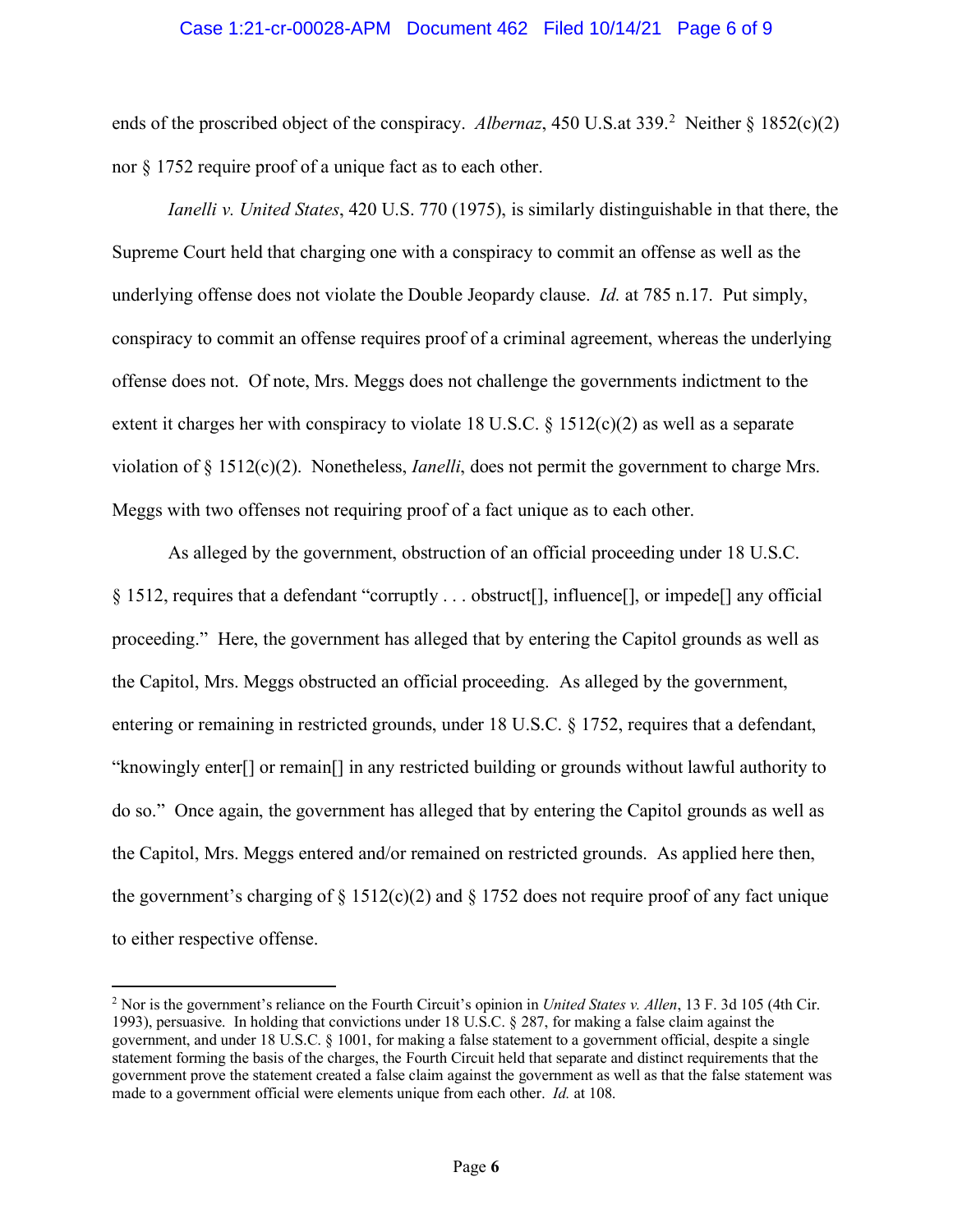# **CONCLUSION**

For the foregoing reasons, Mrs. Meggs respectfully requests this Court dismiss the Fifth Superseding Indictment as to her.

# [SIGNATURE ON NEXT PAGE]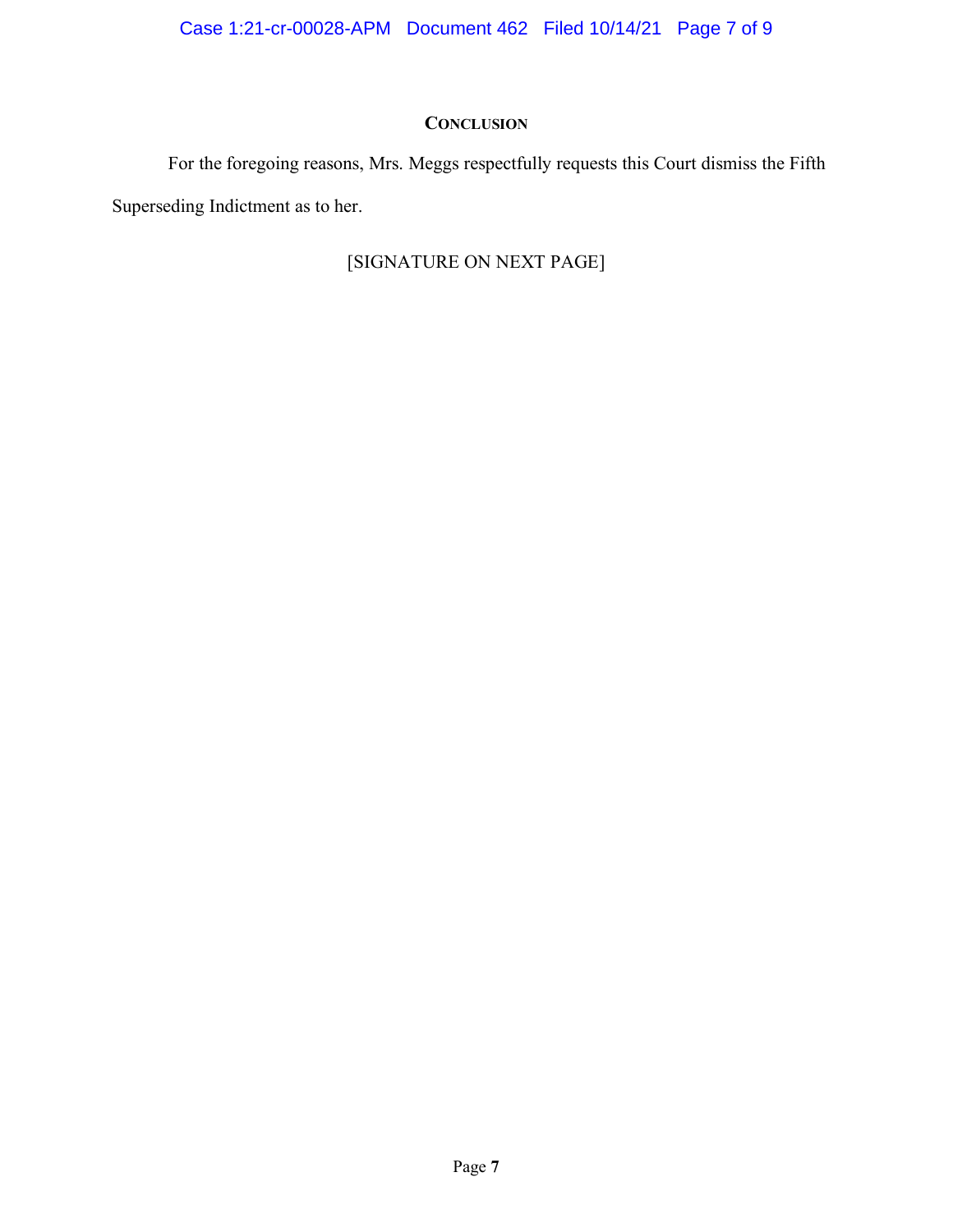Dated: October 14, 2021 Respectfully submitted,

*/s/ Stanley E. Woodward, Jr.*

Stanley E. Woodward, Jr. (D.C. Bar No. 997320) BRAND WOODWARD LAW, LP 1808 Park Road NW Washington, DC 20010 202-996-7447 (telephone) 202-996-0113 (facsimile) Stanley@BrandWoodwardLaw.com

*/s/* Juli Z. Haller**\_\_\_\_\_\_\_\_\_\_\_\_\_\_\_\_\_\_\_\_\_** Juli Z. Haller, (D.C. Bar No.466921) The Law Offices of Julia Haller 601 Pennsylvania Avenue, N.W., Suite 900 Washington, DC 20004 Telephone: (202) 729-2201 HallerJulia@outlook.com

*Counsel for Defendant Connie Meggs*